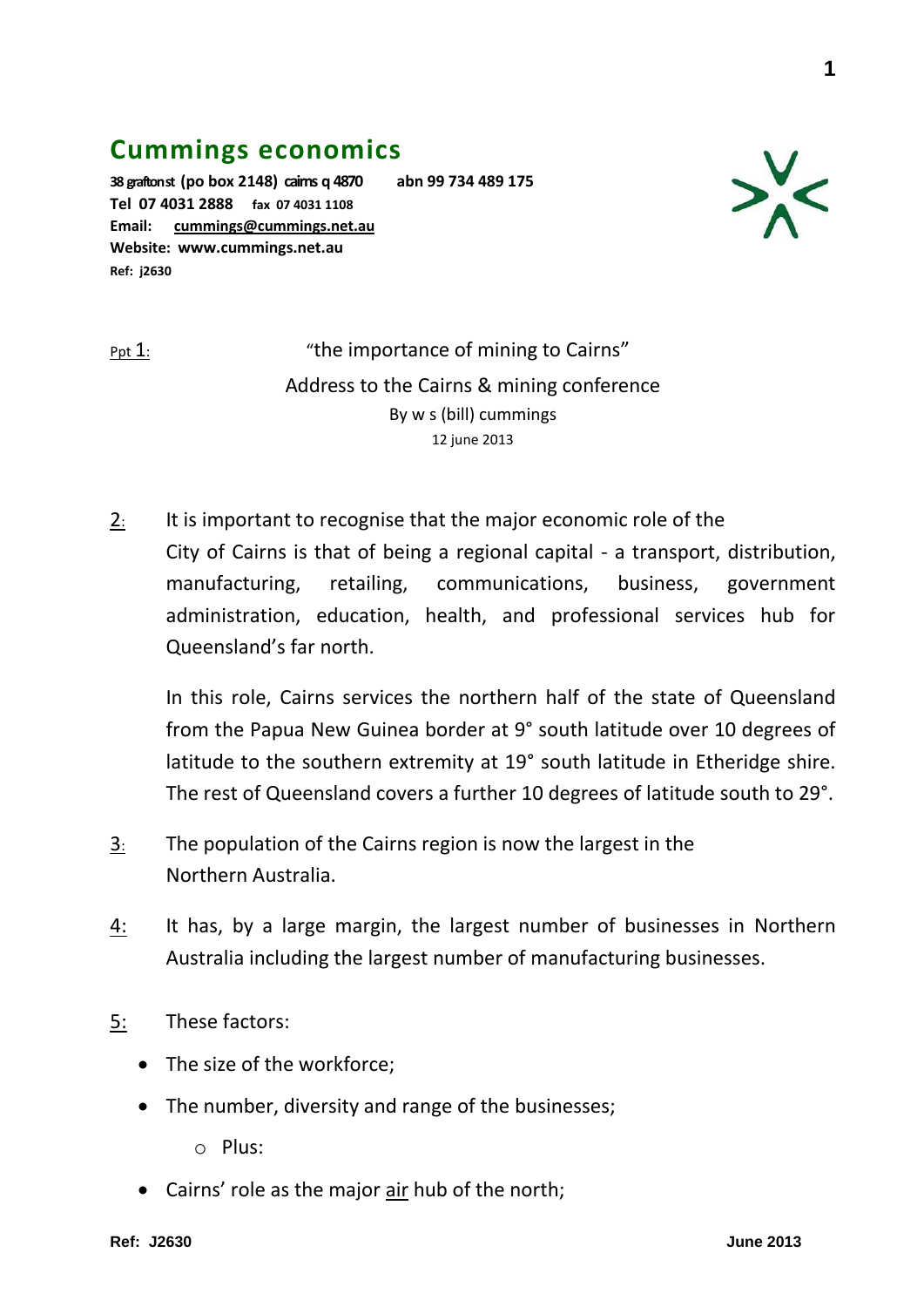- The city's strategic position as the far northern terminus of the east coast network of road, rail and air services;
- The city's role as the major marine industries centre in northern Australia; and
- The region's lifestyle advantages;

Give Cairns and its immediate region advantages in servicing requirements of mining, for inputs and workforce, not just in its core region, but south into central Queensland, across to the northern territory, and into the near north of Papua New Guinea, the Pacific and Papua Indonesia.

- 6: In economic terms, this whole wider area is a large tropical, previously underdeveloped, global region, whose resource potential is just being realised. Realising this resource potential is important to the development of this wider region and that makes mining important to Cairns.
- 7: Historically, of greatest immediate importance to Cairns, has Been the Cairns' hinterland area.

Fortunes have been up and down over the years but any map of mineral prospects in Queensland will identify it as the next most important area for mineralisation in Queensland outside the central Queensland coal fields and the North West.

Brett Duck will give a run down on what is happening in the immediate region.

The representatives of Metallica and JKO mining will give presentations on their projects.

 Historically, the great sedimentary deposits of the Peninsula of Bauxite and Silica Sand come next in importance. The discovery of the world class deposits in Cape York Peninsula in the 1960s expanded Cairns' mining services frontier.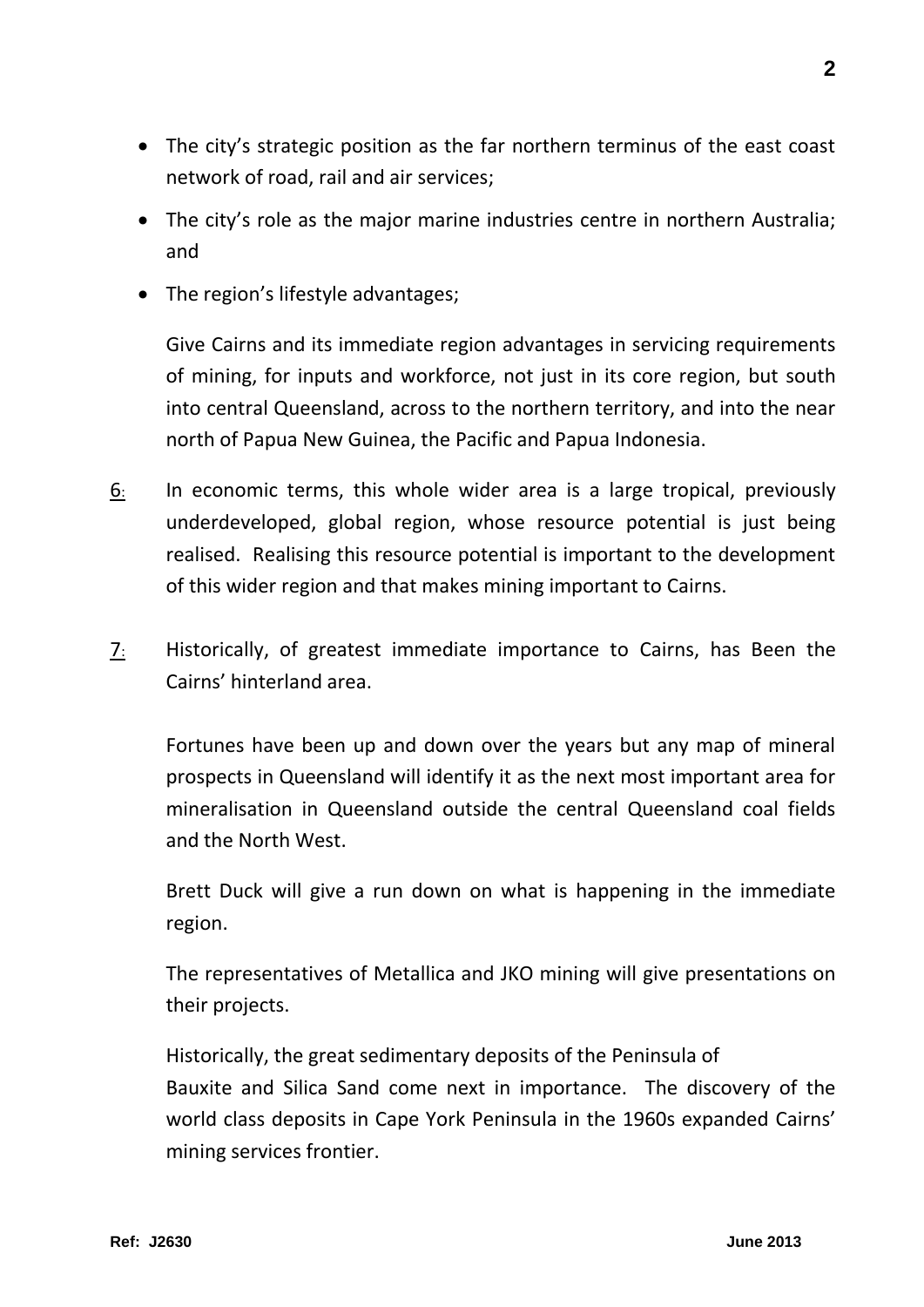The representative of Cape Alumina will give a presentation on the major new developments occurring in that area.

- 8: This chart shows the growth in the value of mineral production in the immediate Cairns Hinterland and the Peninsula in the decade up to 2010/11. Because of the collapse of Kagara in 2012, the figures will moderate in 2011/12 and 2012/13.
- 9: But to put things into scale, a go ahead for Rio Tinto's South of Embley Project alone could see value of production rise over time from \$500m to \$1.3 billion per annum. In the meantime, Cairns is set to benefit from the \$1.3 bn to be invested in construction works with an estimated \$500m in the far north Queensland region. Projects in the hinterland area are likely to see value of production rise.
- 10: Further afield, this map shows lines of equal distance for air travel between Cairns and other key cities. In direct air distance, Cairns is as close to Mt Isa as Townsville, anywhere north of that line is closer to Cairns. Moranbah and emerald are as close to Cairns as to Brisbane. Alice Springs is as close to Cairns as Darwin and Adelaide. Groote and Gove are almost as close to Cairns as to Darwin. Kununurra is as close to Cairns as Perth.

Cairns is closest to all of Papua New Guinea of all Australian cities.

11: So when the great new century mine opened up in the Gulf Region With a pipeline to Karumba, Cairns was a natural source to turn to for fly-in workers.

But Cairns was also in a position to provide workforce to mines in the North West Region. The 2011 census reported 858 Cairns' residents stating their place of work as being in the North West.

Rob Mcalister from gulf savannah development will present a brief overview of developments taking place in the Northern Territory, the North West and particularly major potential impacts on the Gulf Region.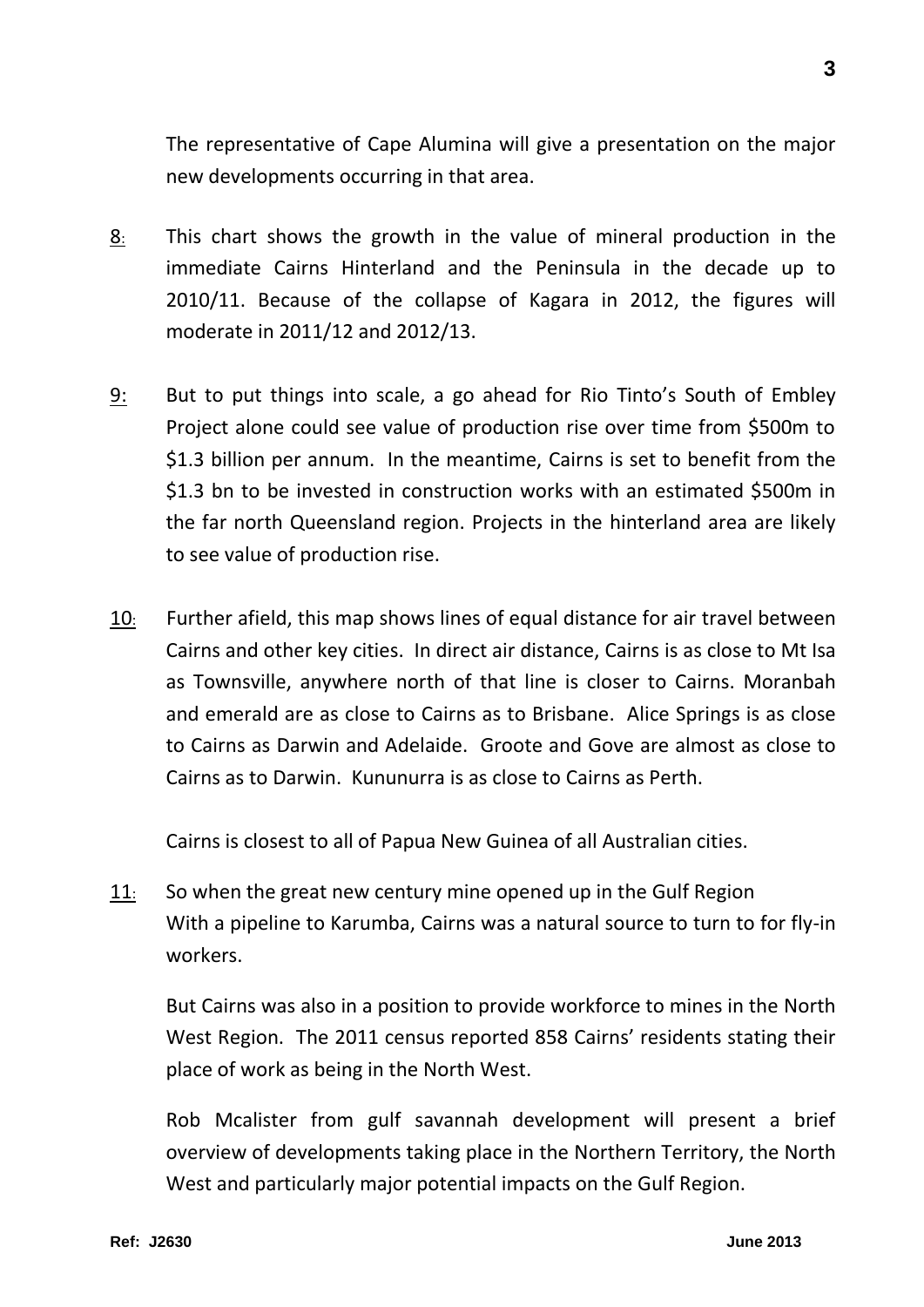To service the major boom in coal and gas developments in the MacKay and Fitzroy regions; companies mainly looked to Brisbane for fly-in workforce but by the 2011 census, some 360 Cairns region residents were recording their place of work as being in the central Queensland area with small direct FIFO operations out of Innisfail to Emerald.

BMA are now assessing the thousands of applications they received for a planned 250 FIFO positions to be drawn from Cairns. Qantas link now have services out of Cairns for MacKay and Moranbah (via Townsville).

Across the border in the eastern Northern Territory, Cairns has long had vital links with Gove, and the Groote Manganese Mine has been sourcing workforce out of Cairns for a long time. I note that air services are now back to MacArthur River Mine.

The 2011 census indicates Cairns residents with place of work in the Northern Territory was 370 and a further 169 in the Kimberley and Pilbara Regions.

12: Over the inter-censal period 2006 to 2011, direct employment in Mining in Far North Queensland, including the Cape, more than doubled.

While there was a 90% increase in employment in mines in the region, employment in mining outside the region grew by 132%.

13: But the impact of fly-in services is not all in people directly employed in mining, it includes workforce in construction, in transport, in servicing and repair work associated with mining activity.

In 2011, there were 2916 Cairns region residents who gave their place of work outside of Cairns down into central Queensland and across the north.

It is estimated that about 2000 residents in the immediate Cairns/Cassowary Coast/Tablelands region are on fly-in to mining centres outside the immediate region, most on incomes of \$100,000 plus, bringing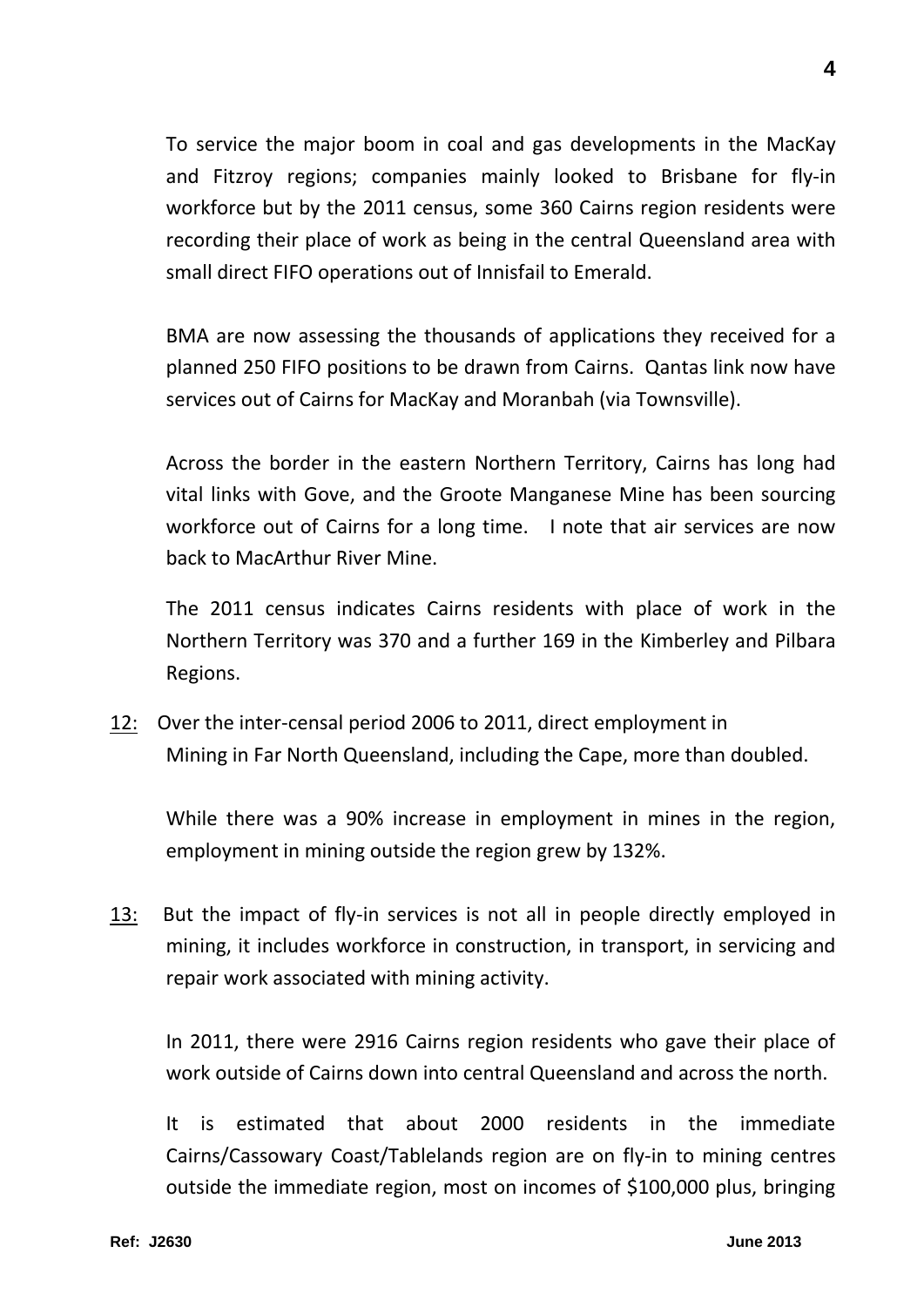income into the region of the order of \$200m. On top of this, is a substantial value of aviation activity generated at the airport.

- 14. But mines from within Queensland do not just look to the Cairns Region for FIFO workforce. Data collected by Queensland resources council indicates spending by Queensland mines on goods and services in the Cairns local government area alone is of the order of \$146m. Region total would be more, and probably of the order of \$200m.
- 15: On top of business with Australian mines, Cairns' traditional Air links to Port Moresby have extended over the years to flights to a number of PNG mining operations including Ok Tedi (Tabubil), the gas fields (Moro), Porgera (Mt Hagen) and Lihir.

Airfast runs a service from Timika to Cairns to service Freeport's giant copper and gold mine in Papua Indonesia.

Apart from FIFO traffic from the Cairns area, many of these flights carry corporate personnel on R&R in Cairns, en route elsewhere, along with FIFO from/to other centres, often overnighting in Cairns. This generates income for Cairns but the amount is unknown. Airfreight exports to PNG mainly to mines is about \$45m per annum.

Kevin brown from Cairns airport will talk about impacts on aviation and the airport later today.

Philip Samar of the PNG Mineral Resources Authority will give a presentation later today on mining developments in PNG.

A representative of the Morobe joint venture will talk about PNG's next major new mine development Wafi Golpu, and Interoil will talk about the likely next major LNG development.

16: Another major element of Cairns' engagement with mining comes from port traffic and shipping.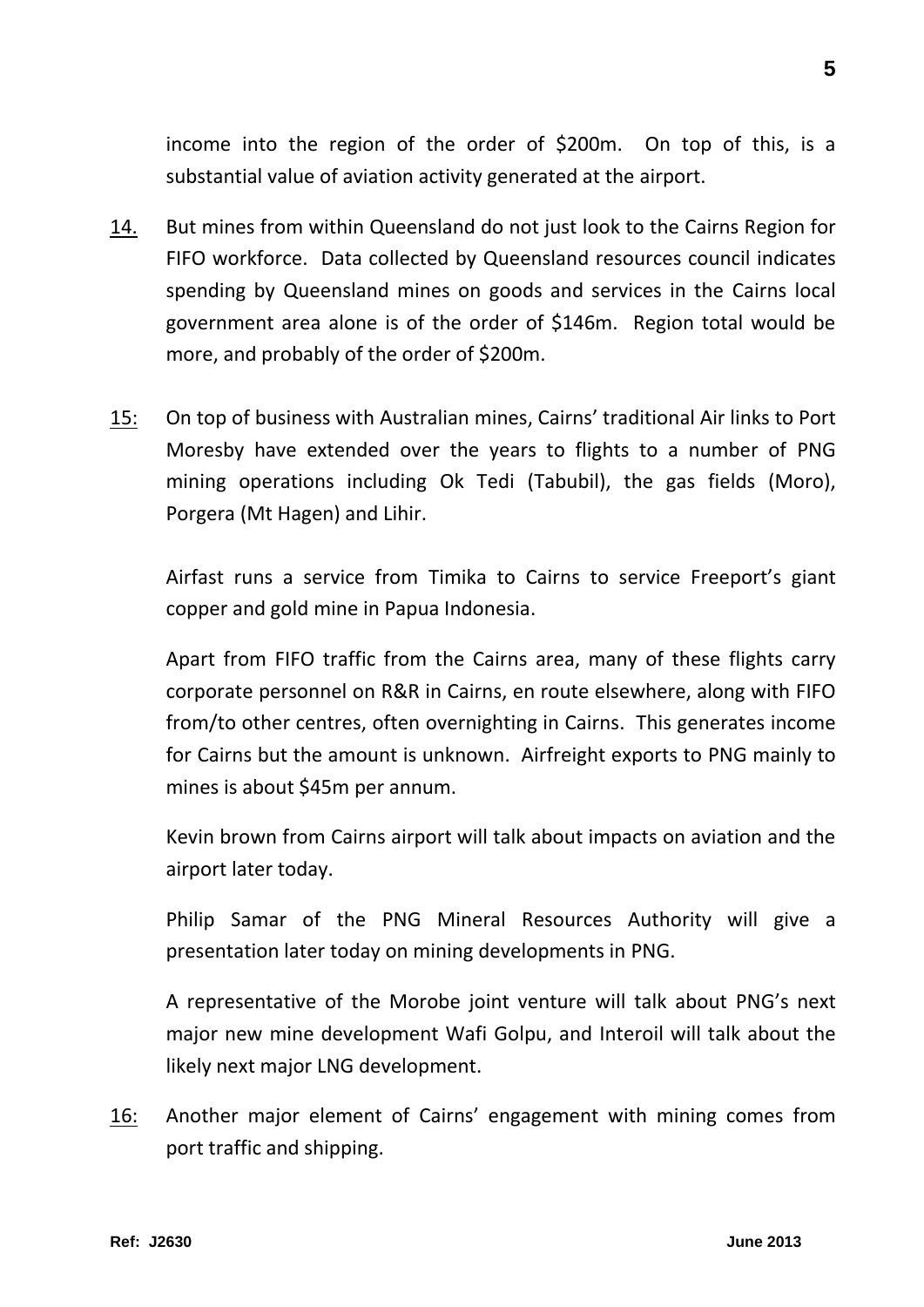Tonnages of minerals shipped out of Cape Flattery, Weipa and Karumba puts the ports in the Cairns region right up with South Australia and above the Northern Territory and Townsville in terms of tonnage shipped.

17: Importantly, general cargo shipping out of Cairns to Cape Flattery, to Weipa, and to Freeport in Papua Indonesia, carries something of the order of 100 containers a week carrying high value cargoes of the order of \$300m, contributing to employment in shipping, road and rail transport and storage, and through local purchases of goods.

Fred White from Seaswift will talk later today on this aspect.

It is important to recognise the tremendous contribution Freeport McMoran has made to this city over a period now approaching 40 years by having their Australian buying and supply base located in Cairns.

18: But the influence of mining on Cairns spreads further corporate offices in Cairns of Freeport supply company, international purveyors, Interior, Barrack, Cape Flattery silica. And other local companies can be expected to employ something around 200.

In addition, mines are not good places for training people in basic skills but also even in specialist mining skills, and the impact of mining on Cairns is progressively extending to the training activities by people like Dawson engineering and the Australian drilling institute, the TAFE College that is now training personnel from PNG mines, and even aspects of the Marine and Aviation Schools.

A panel session later today will cover this aspect along with a proposal to establish a specialist mining school in the region.

Finally, Brett Duck would not be happy for me to leave without mentioning that mining activity extends to exploration activity - again dollar value unknown.

What is the impact of mining to the region's economy?